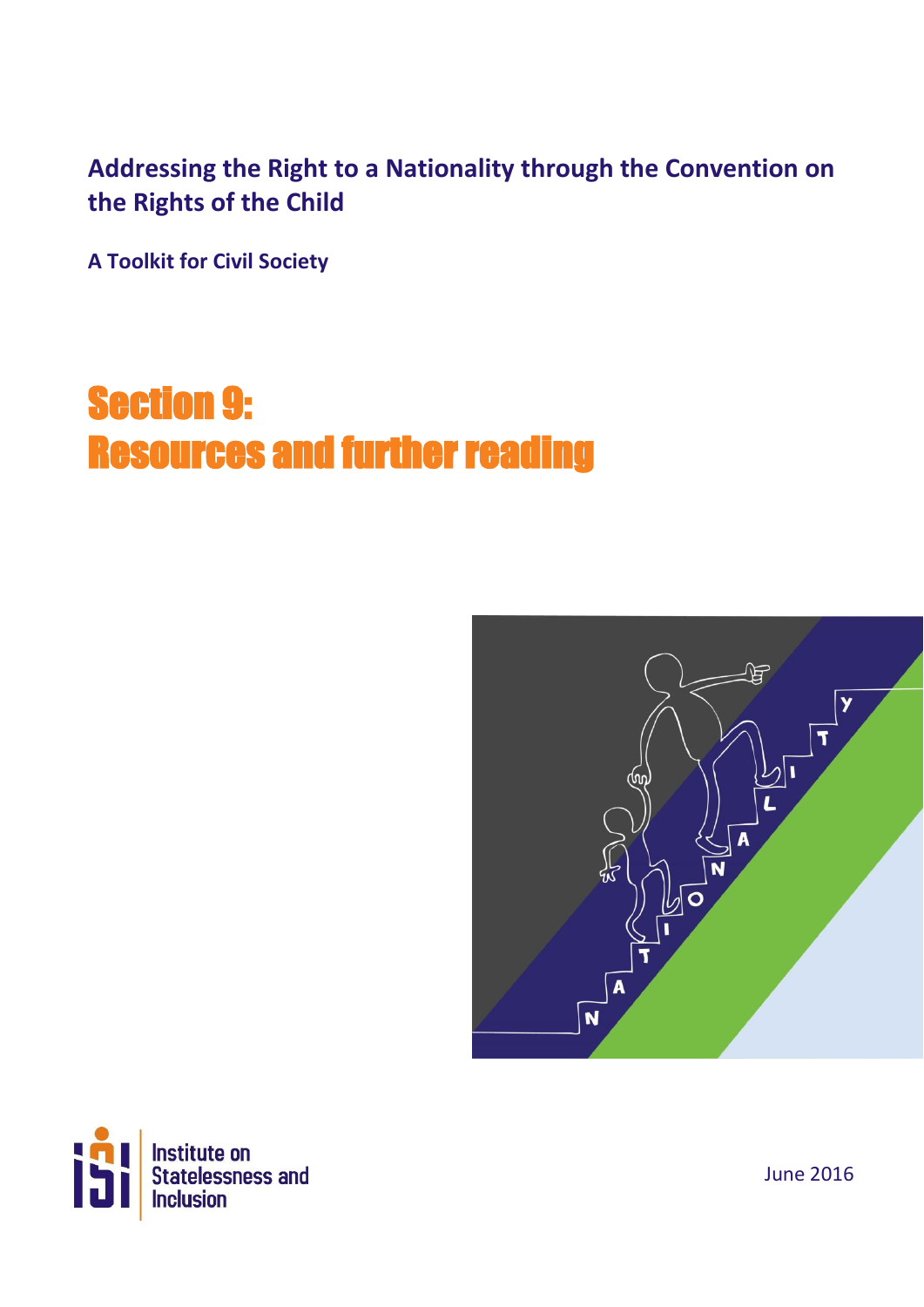# 9. Resources and further reading

*This section presents a selection of further resources and reading materials relating to the child's right to a nationality and the protection of stateless children. Please note that this is not a comprehensive catalogue of all materials on this topic.* 

## **General information on children and statelessness**

#### **UN Human Rights Council Resolutions & Reports**

- Resolution A/HRC/RES/20/4 'The Right to Nationality: women and children', July 2012, available at [http://ap.ohchr.org/documents/dpage\\_e.aspx?si=A/HRC/RES/20/4](http://ap.ohchr.org/documents/dpage_e.aspx?si=A/HRC/RES/20/4)
- Resolution, A/HRC/RES/10/13 'Human Rights and Arbitrary Deprivation of Nationality', March 2009, available at [http://ap.ohchr.org/Documents/E/HRC/resolutions/A\\_HRC\\_RES\\_10\\_13.pdf](http://ap.ohchr.org/Documents/E/HRC/resolutions/A_HRC_RES_10_13.pdf)
- Resolution A/HRC/RES/13/2 'Human Rights and Arbitrary Deprivation of Nationality', April 2010, available at <https://documents-dds-ny.un.org/doc/UNDOC/GEN/G10/127/96/PDF/G1012796.pdf?OpenElement>
- Resolution A/HRC/RES/20/5 'Human Rights and Arbitrary Deprivation of Nationality', July 2012, available at <http://ohchr.org/EN/HRBodies/HRC/RegularSessions/Session20/Pages/ResDecStat.aspx>
- Resolution A/HRC/RES/26/14 'Human Rights and Arbitrary Deprivation of Nationality', July 2014, available at [http://ap.ohchr.org/documents/dpage\\_e.aspx?si=A/HRC/RES/26/14](http://ap.ohchr.org/documents/dpage_e.aspx?si=A/HRC/RES/26/14)
- Resolution A/HRC/RES/19/9 'Birth registration and the Right of Everyone to Recognition Everywhere as a Person before the Law, April 2012, available at [http://ap.ohchr.org/documents/dpage\\_e.aspx?si=A/HRC/RES/19/9](http://ap.ohchr.org/documents/dpage_e.aspx?si=A/HRC/RES/19/9)
- Resolution A/HRC/RES/22/7 'Birth registration and the Right of Everyone to Recognition Everywhere as a Person before the Law, April 2013, available at [http://ap.ohchr.org/documents/dpage\\_e.aspx?si=A/HRC/RES/22/7](http://ap.ohchr.org/documents/dpage_e.aspx?si=A/HRC/RES/22/7)
- Resolution A/HRC/RES/28/13 'Birth registration and the Right of Everyone to Recognition Everywhere as a Person before the Law, April 2015, available at [http://ap.ohchr.org/documents/dpage\\_e.aspx?si=A/HRC/RES/28/13](http://ap.ohchr.org/documents/dpage_e.aspx?si=A/HRC/RES/28/13)
- *Report of the Secretary-General on the Impact of the arbitrary deprivation of nationality on the enjoyment of the rights of children concerned, and existing laws and practices on accessibility for children to acquire nationality, inter alia, of the country in which they are born, if they otherwise would be stateless*, A/HRC/31/29, December 2015, available at<http://www.refworld.org/docid/56c42b514.html>
- *Report of the Secretary-General report on Human Rights and Arbitrary Deprivation of Nationality*, A/HRC/10/34, January 2009[, https://documents-dds](https://documents-dds-ny.un.org/doc/UNDOC/GEN/G09/105/62/PDF/G0910562.pdf?OpenElement)[ny.un.org/doc/UNDOC/GEN/G09/105/62/PDF/G0910562.pdf?OpenElement](https://documents-dds-ny.un.org/doc/UNDOC/GEN/G09/105/62/PDF/G0910562.pdf?OpenElement)
- *Report of the Secretary-General report on Human Rights and Arbitrary Deprivation of Nationality*, A/HRC/13/34, December 2009, available at [https://documents-dds](https://documents-dds-ny.un.org/doc/UNDOC/GEN/G09/175/12/PDF/G0917512.pdf?OpenElement)[ny.un.org/doc/UNDOC/GEN/G09/175/12/PDF/G0917512.pdf?OpenElement](https://documents-dds-ny.un.org/doc/UNDOC/GEN/G09/175/12/PDF/G0917512.pdf?OpenElement)
- *Report of the Secretary-General report on Human Rights and Arbitrary Deprivation of Nationality*, A/HRC/19/43, December 2012, available at [https://documents-dds](https://documents-dds-ny.un.org/doc/UNDOC/GEN/G11/174/43/PDF/G1117443.pdf?OpenElement)[ny.un.org/doc/UNDOC/GEN/G11/174/43/PDF/G1117443.pdf?OpenElement](https://documents-dds-ny.un.org/doc/UNDOC/GEN/G11/174/43/PDF/G1117443.pdf?OpenElement)
- *Report of the Office of the High Commissioner for Human Rights on Birth registration and the right of everyone to recognition everywhere as a person before the law*, A/HRC/27/22, June 2014, available at <https://documents-dds-ny.un.org/doc/UNDOC/GEN/G14/053/91/PDF/G1405391.pdf?OpenElement>
- *Study of the Office of the United Nations High Commissioner for Human Rights on challenges and best practices in the implementation of the international framework for the protection of the rights of the child in*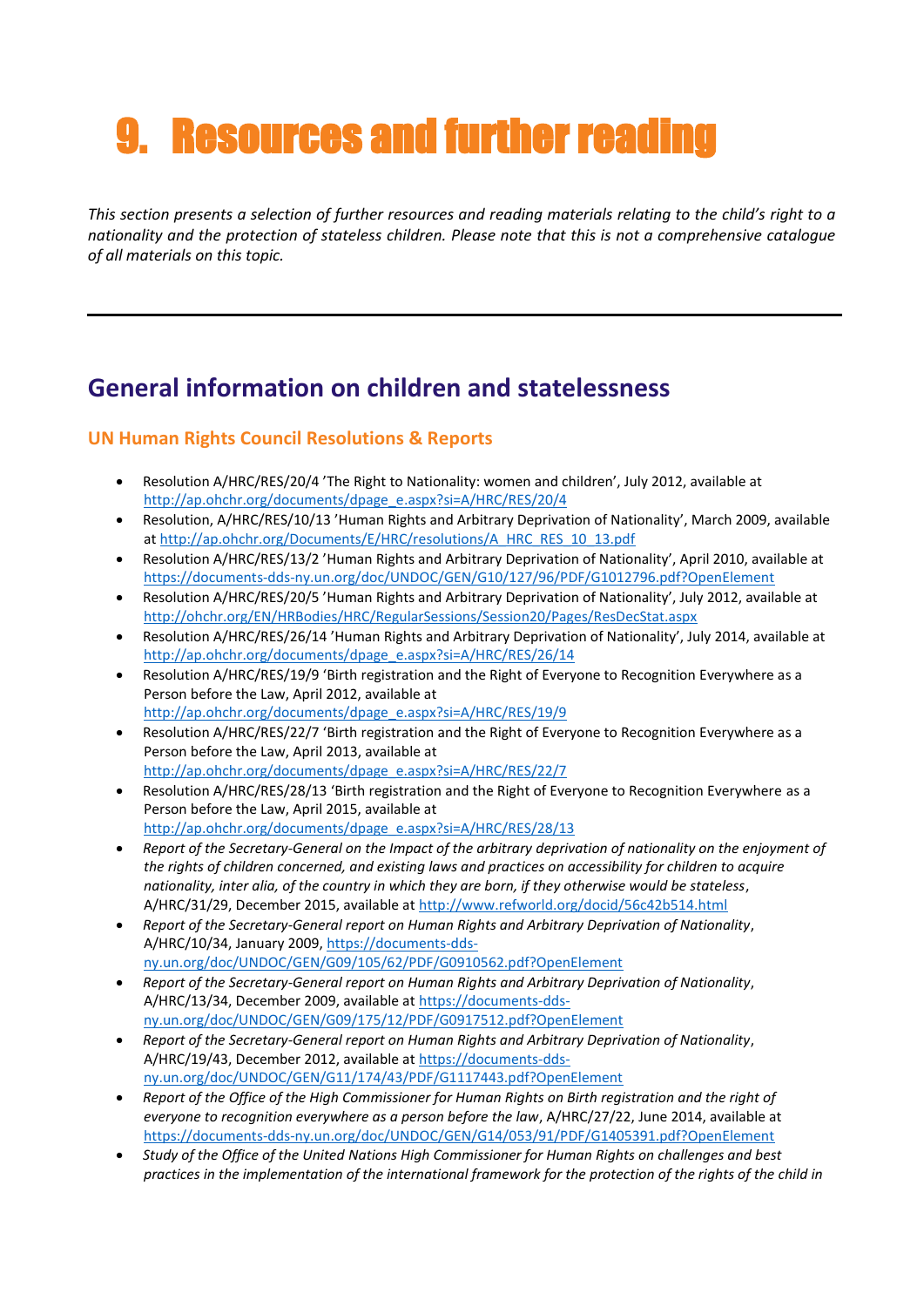*the context of migration*, A/HRC/15/29, July 2010, available at [https://documents-dds](https://documents-dds-ny.un.org/doc/UNDOC/GEN/G10/151/41/PDF/G1015141.pdf?OpenElement)[ny.un.org/doc/UNDOC/GEN/G10/151/41/PDF/G1015141.pdf?OpenElement](https://documents-dds-ny.un.org/doc/UNDOC/GEN/G10/151/41/PDF/G1015141.pdf?OpenElement)

- Report on discrimination against women on nationality-related matters, including the impact on children, A/HRC/23/23, March 2013[, https://documents-dds](https://documents-dds-ny.un.org/doc/UNDOC/GEN/G13/119/42/PDF/G1311942.pdf?OpenElement)[ny.un.org/doc/UNDOC/GEN/G13/119/42/PDF/G1311942.pdf?OpenElement](https://documents-dds-ny.un.org/doc/UNDOC/GEN/G13/119/42/PDF/G1311942.pdf?OpenElement)
- Report of the Working Group on the issue of discrimination against women in law and in practice, A/HRC/23/50, April 2013, available at [https://documents-dds](https://documents-dds-ny.un.org/doc/UNDOC/GEN/G13/132/51/PDF/G1313251.pdf?OpenElement)[ny.un.org/doc/UNDOC/GEN/G13/132/51/PDF/G1313251.pdf?OpenElement](https://documents-dds-ny.un.org/doc/UNDOC/GEN/G13/132/51/PDF/G1313251.pdf?OpenElement)
- Report of the independent expert on minority issues, Gay McDougall, A/HRC/7/23, February 2008, available at<https://documents-dds-ny.un.org/doc/UNDOC/GEN/G08/113/51/PDF/G0811351.pdf?OpenElement>
- Report of the Special Rapporteur on minority issues, Rita Izsák: Comprehensive study of the human rights situation of Roma worldwide, with a particular focus on the phenomenon of anti-Gypsyism, A/HRC/29/24, May 2015, available a[t http://imadr.org/wordpress/wp](http://imadr.org/wordpress/wp-content/uploads/2015/10/A_HRC_29_24_E_Comprehensive-study-of-the-human-rights-situation-of-Roma-worldwide-with-a-particular-focus-on-the-phenomenon.pdf)[content/uploads/2015/10/A\\_HRC\\_29\\_24\\_E\\_Comprehensive-study-of-the-human-rights-situation-of-Roma](http://imadr.org/wordpress/wp-content/uploads/2015/10/A_HRC_29_24_E_Comprehensive-study-of-the-human-rights-situation-of-Roma-worldwide-with-a-particular-focus-on-the-phenomenon.pdf)[worldwide-with-a-particular-focus-on-the-phenomenon.pdf](http://imadr.org/wordpress/wp-content/uploads/2015/10/A_HRC_29_24_E_Comprehensive-study-of-the-human-rights-situation-of-Roma-worldwide-with-a-particular-focus-on-the-phenomenon.pdf)

#### **Other Standards, Developments and Initiatives**

- International
	- o International Law Commission, *Articles on Nationality of Natural Persons in Relation to the Succession of States (With Commentaries)*, April 1999, Supplement No. 10 (A/54/10), available at <http://www.refworld.org/docid/4512b6dd4.html>
	- o UN Committee on Economic, Social and Cultural Rights, *General comment No. 20: Non-discrimination in economic, social and cultural rights (art. 2, para. 2, of the International Covenant on Economic, Social and Cultural Rights)*, July 2009, E/C.12/GC/20, available at <http://www.refworld.org/docid/4a60961f2.html>
	- o UN Committee on the Elimination of All Forms of Discrimination against Women,
		- *General recommendation No. 30 on women in conflict prevention, conflict and post-conflict situations*, 1 November 2013, CEDAW/C/GC/30, available at <http://www.refworld.org/docid/5268d2064.html>
		- *General recommendation No. 32 on the gender-related dimensions of refugee status, asylum, nationality and statelessness of women*, 5 November 2014, CEDAW/C/GC/32, available at<http://www.refworld.org/docid/54620fb54.html>
	- o UN Committee on the Elimination of Racial Discrimination, *CERD General Recommendation XXX on Discrimination Against Non Citizens*, October 2002, available at <http://www.refworld.org/docid/45139e084.html>
	- o UN Committee on the Rights of Persons with Disabilities, *General comment No. 1 Article 12: Equal recognition before the law,* April 2014, CPRC/C/GC/1, available at [http://tbinternet.ohchr.org/\\_layouts/treatybodyexternal/Download.aspx?symbolno=CRPD/C/GC/1&](http://tbinternet.ohchr.org/_layouts/treatybodyexternal/Download.aspx?symbolno=CRPD/C/GC/1&Lang=en) [Lang=en](http://tbinternet.ohchr.org/_layouts/treatybodyexternal/Download.aspx?symbolno=CRPD/C/GC/1&Lang=en)
	- o UN Human Rights Committee,
		- *CCPR General Comment No. 15: The Position of Aliens Under the Covenant*, April 1986, available at<http://www.refworld.org/docid/45139acfc.html>
		- *CCPR General Comment No. 17: Article 24 (Rights of the Child)*, April 1989, available at <http://www.refworld.org/docid/45139b464.html>
		- *CCPR General Comment No. 27: Article 12 (Freedom of Movement)*, November 1999, CCPR/C/21/Rev.1/Add.9, available at <http://www.refworld.org/docid/45139c394.html>
		- *CCPR General Comment No. 28: Article 3 (The Equality of Rights Between Men and Women)*, March 2000, CCPR/C/21/Rev.1/Add.10, available at <http://www.refworld.org/docid/45139c9b4.html>
- Africa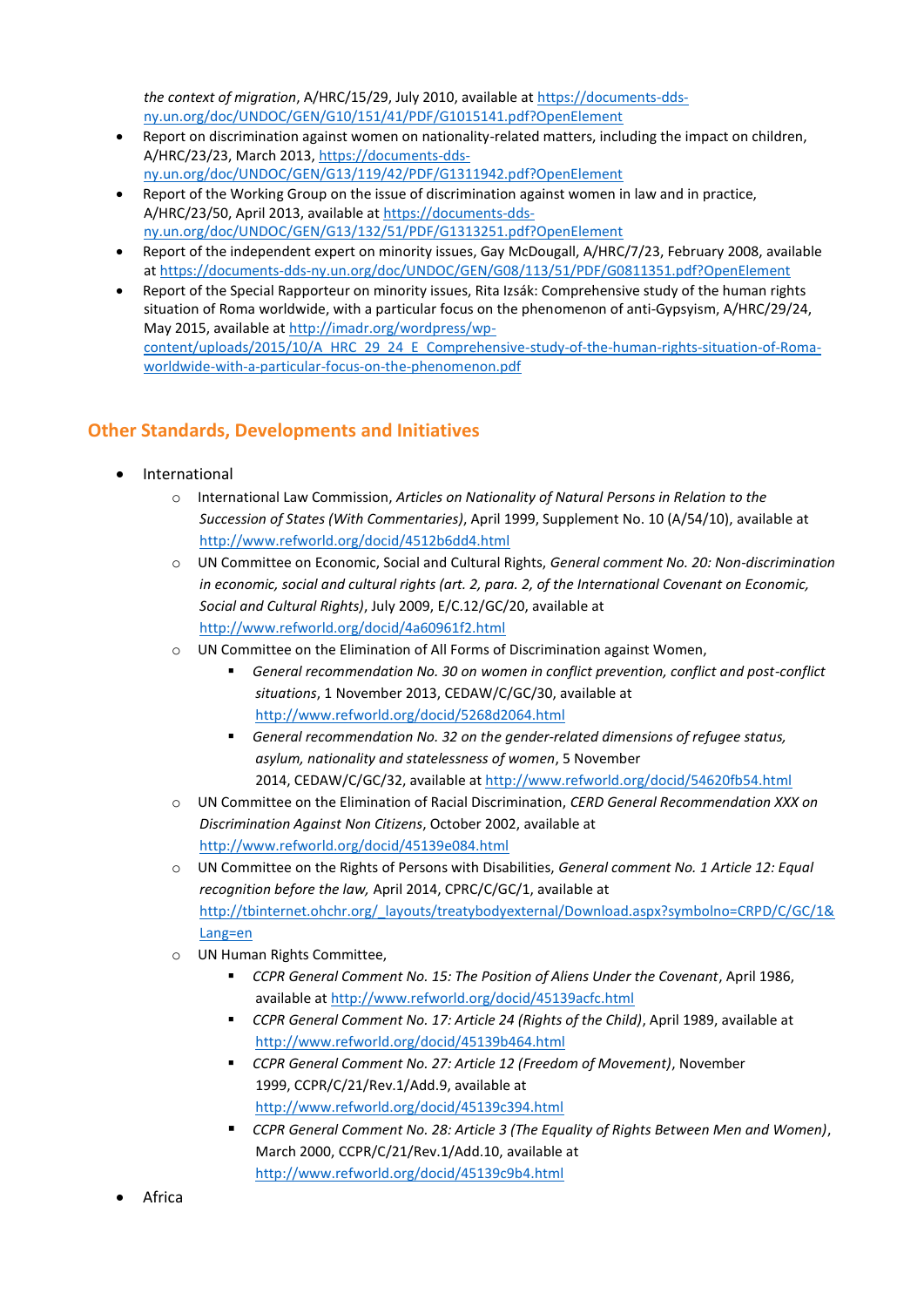- o African Commission on Human and Peoples' Rights, *234: Resolution on the Right to Nationality*, April 2013, available at<http://www.refworld.org/docid/51adbcd24.html>
- o African Committee of Experts on the Rights and Welfare of the Child, *General Comment No. 2 on children's right to a name and nationality under Article 6 of the African Charter*, April 2014, available at<http://www.refworld.org/docid/54db21734.html>
- o Economic Community of West African States (ECOWAS), *Abidjan Declaration of Ministers of ECOWAS Member States on Eradication of Statelessness,* February 2015, available at <http://www.refworld.org/docid/54f588df4.html>
- Asia Pacific
	- o Ministerial Conference on Civil Registration and Vital Statistics in Asia and the Pacific, *Regional Action Framework on Civil Registration and Vital Statistics in Asia and the Pacific*, November 2014, available at [http://www.unescap.org/sites/default/files/Regional.Action.Framework.English.final\\_.pdf](http://www.unescap.org/sites/default/files/Regional.Action.Framework.English.final_.pdf)
- Europe
	- o Parliamentary Assembly of the Council of Europe, *The Need to Eradicate Statelessness of Children*, Resolution 2099 and Report Doc 13985, adopted March 2016, available at <http://assembly.coe.int/nw/xml/XRef/Xref-DocDetails-EN.asp?FileID=22496&lang=EN>
	- o European Network on Statelessness Conference 'None of Europe's Children should be Stateless', *Action Statement: None of Europe's children should be stateless*, June 2015, available at [http://www.statelessness.eu/news-events/news/conference-action-statement-none-europes](http://www.statelessness.eu/news-events/news/conference-action-statement-none-europes-children-should-be-stateless)[children-should-be-stateless](http://www.statelessness.eu/news-events/news/conference-action-statement-none-europes-children-should-be-stateless)
- Latin American and Caribbean
	- o *Brazil Declaration and Plan of Action: A Framework for Cooperation and Regional Solidarity to Strengthen the International Protection of Refugees, Displaced and Stateless Persons in Latin America and the Caribbean*, December 2014, available at <http://www.refworld.org/docid/5487065b4.html>

#### **Jurisprudence**

- African Committee of Experts on the Rights and Welfare of the Child, *Institute for Human Rights and Development in Africa (IHRDA) and Open Society Justice Initiative (on behalf of Children of Nubian Descent in Kenya) v. the Government of Kenya*, Decision No 002/Com/002/2009, (The case dealt with the right to nationality of Nubian children in Kenya) March 2011, available at <http://www.refworld.org/docid/4f5f04492.html>
- Botswana High Court, *The Attorney General of the Republic of Botswana v. Unity Dow*, 1991 BLR 233 (HC), (The case dealt with the denial of citizenship to the children of a Botswanan mother and non-citizen father) June 1991, available at<http://ww3.lawschool.cornell.edu/AvonResources/Attorney-General-v-Unity-Dow.pdf>
- European Court of Human Rights, *Genovese v. Malta* Application no. 53124/09, (The case dealt with the right to Maltese nationality of a child born out of wedlock to a Maltese father and British mother) October 2011, available at<http://www.refworld.org/docid/509ea0852.html>
- European Court of Human Rights, *Mennesson v. France,* Application no 65192/11, (The case dealt with the legal establishment of a parent-child relationship between children born as a result of surrogacy and the couples who had the surrogacy treatment) June 2014, available at <http://www.refworld.org/docid/53b678474.html>
- European Court of Human Rights, *Kuric and others v. Slovenia*, Application no. 26828/06, (The case dealt with discrimination against the so-called "erased" in determination of residency status) June 2012, available at <http://www.refworld.org/docid/4fe9c88c2.html>
- Inter-American Court of Human Rights,*Yean and Bosico v. Dominican Republic*, (The case concerned the deprivation of nationality from Dominicans of Haitian descent) September 2005, available at <http://www.refworld.org/docid/44e497d94.html>

#### **UN High Commissioner for Refugees (UNHCR)**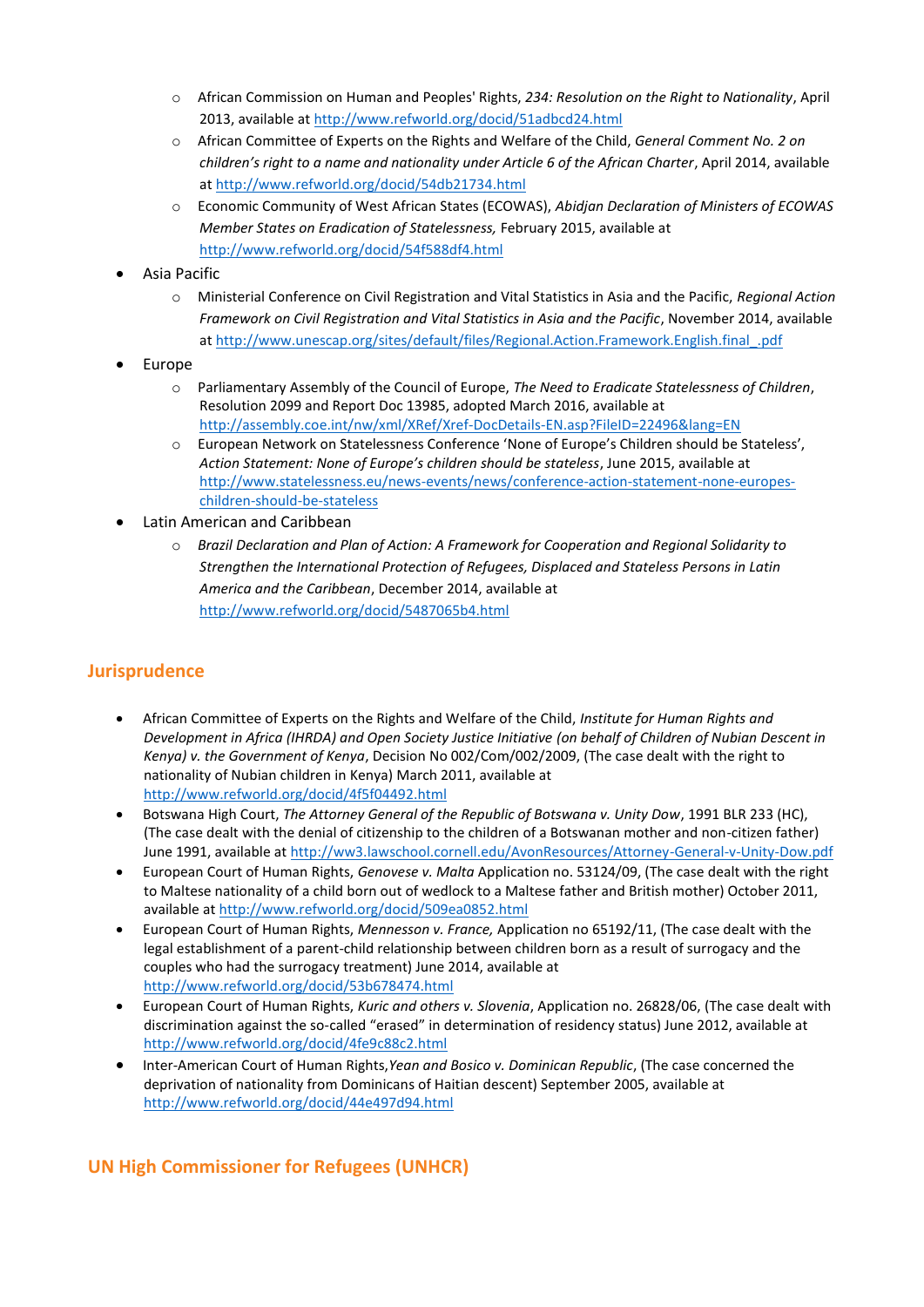- Ibelong Campaign to End Statelessness in Ten Years, website available at<http://www.unhcr.org/ibelong>
- *Background Note on Gender Equality, Nationality Laws and Statelessness 2016*, March 2016, available at <http://www.refworld.org/docid/56de83ca4.html>
- *Children and Statelessness: Information Package*, August 2013, available at <http://www.refworld.org/docid/52206b204.html>
- *Global Action Plan to End Statelessness: 2014-2024,* November 2014 available at <http://www.refworld.org/docid/545b47d64.html>
- *Good Practices Paper - Action 3: Removing Gender Discrimination from Nationality Laws*, March 2015, available a[t http://www.refworld.org/docid/54f8377d4.html](http://www.refworld.org/docid/54f8377d4.html)
- *Guidelines on Statelessness No. 4: Ensuring Every Child's Right to Acquire a Nationality through Articles 1-4 of the 1961 Convention on the Reduction of Statelessness,* December 2012, available at <http://www.refworld.org/docid/50d460c72.html>
- *Handbook on the Protection of Stateless Persons,* June 2014, available at <http://www.refworld.org/docid/53b676aa4.html>
- *I Am Here, I Belong: The Urgent Need to End Childhood Statelessness*, November 2015, available at <http://www.refworld.org/docid/563368b34.html>
- UNHCR Executive Committee, *Conclusion on civil registration*, October 2013, No.111(LXIV)-2013, available at <http://www.refworld.org/docid/525f8ba64.html>
- *Birth Registration: A Topic Proposed for an Executive Committee Conclusion on International Protection*, February 2010, available at<http://www.refworld.org/docid/4b97a3242.html>
- UNHCR Executive Committee, *Conclusion on Identification, Prevention and Reduction of Statelessness and Protection of Stateless Persons*, October 2006, No. 106 (LVII) - 2006, available at <http://www.refworld.org/docid/453497302.html>
- UNHCR Executive Committee, *Prevention and Reduction of Statelessness and the Protection of Stateless Persons*, October 1995, No. 78 (XLVI) - 1995, available at<http://www.refworld.org/docid/3ae68c443f.html>
- *UNHCR Executive Committee Conclusions related to Statelessness* (compilation of excerpts from Executive Committee Conclusions), July 2010, available at<http://www.refworld.org/docid/4c499c022.html>
- UNHCR and Plan International, *Under the Radar and Under Protected: The Urgent Need to Address Stateless Children's Rights*, June 2012, available at<http://www.refworld.org/docid/514acd3e2.html>

#### **NGO Reports, Academic Writing and Other Resources**

- Americas Network on Nationality and Statelessness, websit[e http://www.americasns.org](http://www.americasns.org/)
- Equal Rights Trust, *My Children's Future: Ending Gender Discrimination in Nationality Law,* September 2015, available at [http://www.equalrightstrust.org/resources/my-childrens-future-ending-gender-discrimination](http://www.equalrightstrust.org/resources/my-childrens-future-ending-gender-discrimination-nationality-laws)[nationality-laws](http://www.equalrightstrust.org/resources/my-childrens-future-ending-gender-discrimination-nationality-laws)
- European Network on Statelessness, website [http://www.statelessness.eu](http://www.statelessness.eu/)
	- o *No Child should be Stateless,* September 2015, available at <http://www.statelessness.eu/resources/no-child-should-be-stateless>
	- o *Preventing Childhood Statelessness in Europe: Issues, Gaps and Good Practices*, April 2014, available at [http://www.statelessness.eu/resources/preventing-childhood-statelessness-europe-issues-gaps](http://www.statelessness.eu/resources/preventing-childhood-statelessness-europe-issues-gaps-and-good-practices)[and-good-practices](http://www.statelessness.eu/resources/preventing-childhood-statelessness-europe-issues-gaps-and-good-practices)
- Global Campaign of Equal Nationality Rights, website [http://equalnationalityrights.org](http://equalnationalityrights.org/)
	- o *Equal Nationality Laws Are Vital to Realizing Girls' Rights and Security*, available at [http://equalnationalityrights.org/news/61-equal-nationality-laws-are-vital-to-realizing-girls-rights](http://equalnationalityrights.org/news/61-equal-nationality-laws-are-vital-to-realizing-girls-rights-and-security?highlight=WyJnaXJscyIsImdpcmxzJyIsImdpcmxzJy4iXQ)[and-security?highlight=WyJnaXJscyIsImdpcmxzJyIsImdpcmxzJy4iXQ](http://equalnationalityrights.org/news/61-equal-nationality-laws-are-vital-to-realizing-girls-rights-and-security?highlight=WyJnaXJscyIsImdpcmxzJyIsImdpcmxzJy4iXQ)
- Institute on Statelessness and Inclusion, websit[e http://www.institutesi.org/](http://www.institutesi.org/)
	- o *World's Stateless*, December 2014, available at <http://www.institutesi.org/worldsstateless.pdf>
	- o *CRC Policy Paper: Realising the Right of Every Child to Acquire a Nationality*, September 2015, available at [http://www.institutesi.org/CRC\\_nationality\\_paper.pdf](http://www.institutesi.org/CRC_nationality_paper.pdf)
- S. Heap and C. Cody, 'The Universal Birth Registration Campaign' in Forced Migration Review, Issue 32, 2009, available at [www.fmreview.org/sites/default//files/textOnlyContent/FMR/32/Heap & Cody.doc](http://www.fmreview.org/sites/default/files/textOnlyContent/FMR/32/Heap%20&)
- M. Lynch, 'Futures Denied: Statelessness among infants, children and youth', Refugees International, 2008, available at<http://www.refworld.org/docid/48fef8632.html>
- M. Lynch and M. Teff, 'Childhood statelessness' in Forced Migration Review, Issue 32, 2009, available at [www.fmreview.org/sites/default//files/textOnlyContent/FMR/32/Lynch & Teff.doc](http://www.fmreview.org/sites/default/files/textOnlyContent/FMR/32/Lynch%20&)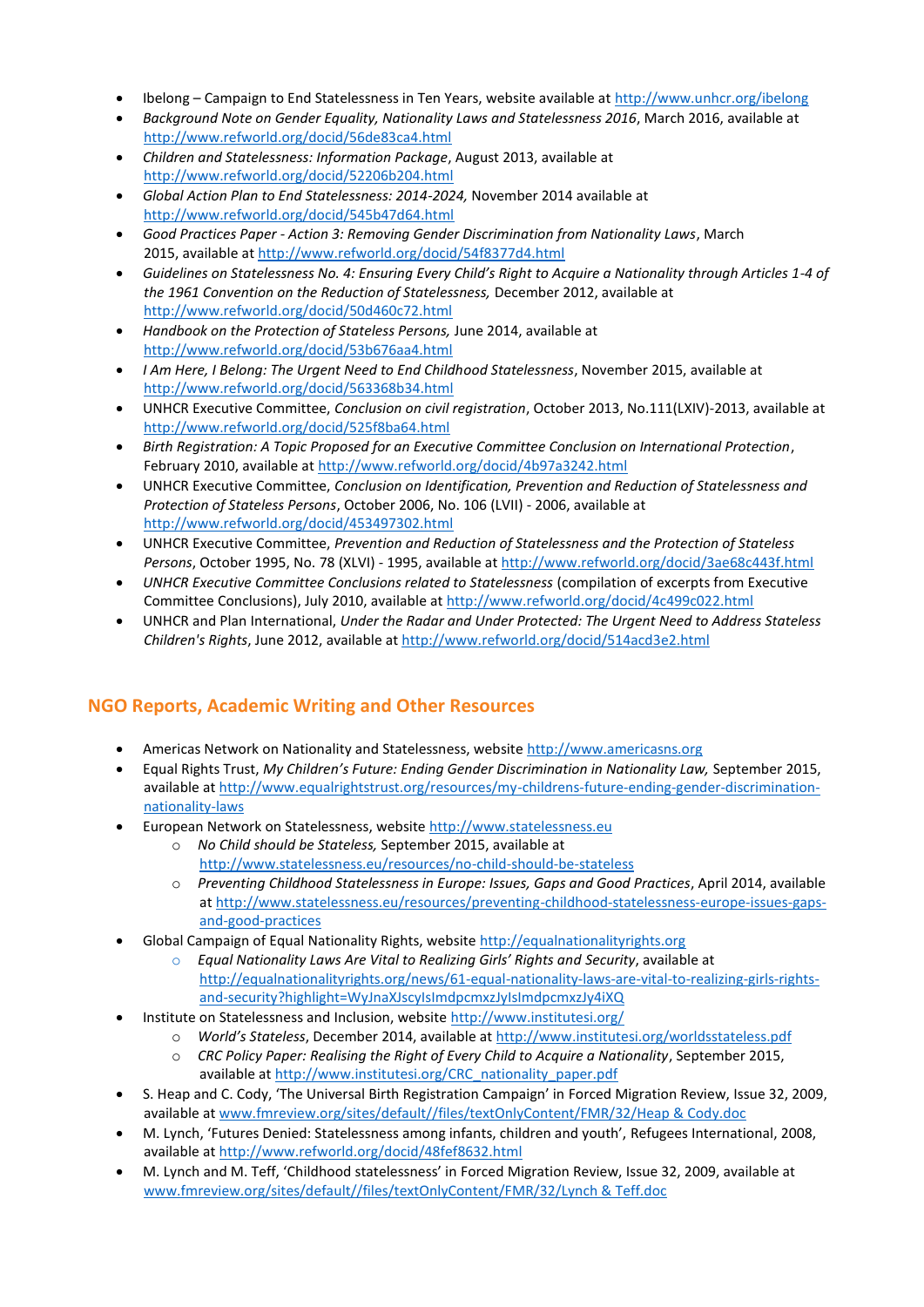M. Vink and R. de Groot, Birthright citizenship. Trends and regulations in Europe, EUDO-Citizenship comparative report, November 2010, available at [http://eudo-citizenship.eu/docs/birthright\\_comparativepaper.pdf](http://eudo-citizenship.eu/docs/birthright_comparativepaper.pdf)

### **Information on the Convention on the Rights of the Child and engaging with the Committee on the Rights of the Child**

- Committee on the Rights of the Child, websit[e http://ohchr.org/EN/HRBodies/CRC/Pages/CRCIndex.aspx](http://ohchr.org/EN/HRBodies/CRC/Pages/CRCIndex.aspx) o Information for Partners[, http://ohchr.org/EN/HRBodies/CRC/Pages/InfoPartners.aspx](http://ohchr.org/EN/HRBodies/CRC/Pages/InfoPartners.aspx)
	- o *Guidelines for the Participation of Partners (NGOs and Individual Experts) in the Pre-sessional Working Group of the Committee on the Rights of the Child,* available at [http://ohchr.org/Documents/HRBodies/CRC/GuidelinesForPartners\\_en.pdf](http://ohchr.org/Documents/HRBodies/CRC/GuidelinesForPartners_en.pdf)
- Institute on Statelessness and Inclusion
	- Submissions to the Committee on the Rights of the Child:
		- Full submission on Estonia (in collaboration with the European Network on Statelessness), October 2015, available at [www.institutesi.org/CRC\\_Estonia\\_2015.pdf](http://www.institutesi.org/CRC_Estonia_2015.pdf)
		- Submission of additional information on **Iran**, December 2015, available at [http://tbinternet.ohchr.org/Treaties/CRC/Shared](http://tbinternet.ohchr.org/Treaties/CRC/Shared%20Documents/IRN/INT_CRC_NGO_IRN_22616_E.docx)  [Documents/IRN/INT\\_CRC\\_NGO\\_IRN\\_22616\\_E.docx](http://tbinternet.ohchr.org/Treaties/CRC/Shared%20Documents/IRN/INT_CRC_NGO_IRN_22616_E.docx)
		- Submission of additional information on **Nepal** (in collaboration with Forum for Women, Law and Development and Global Campaign for Equal Nationality Rights), April 2016, available at [http://tbinternet.ohchr.org/Treaties/CRC/Shared](http://tbinternet.ohchr.org/Treaties/CRC/Shared%20Documents/NPL/INT_CRC_NGO_NPL_23757_E.docx)  [Documents/NPL/INT\\_CRC\\_NGO\\_NPL\\_23757\\_E.docx](http://tbinternet.ohchr.org/Treaties/CRC/Shared%20Documents/NPL/INT_CRC_NGO_NPL_23757_E.docx)
		- Full submission on **Serbia** (in collaboration with Praxis Serbia and European Network on Statelessness), March 2016, available at [http://www.institutesi.org/CRC\\_Serbia\\_2016.pdf](http://www.institutesi.org/CRC_Serbia_2016.pdf)
		- Full submission on **South Africa** (in collaboration with Lawyers for Human Rights), October 2015, available at [www.institutesi.org/CRC\\_SouthAfrica\\_2015.pdf](http://www.institutesi.org/CRC_SouthAfrica_2015.pdf)
		- o Other resources on the CRC:
			- Analytical Database of the Concluding Observations of the Committee on the Rights of the Child which relate to children's right to a nationality, available at <http://www.institutesi.org/ourwork/children.php>
			- **Policy Paper,** *Realising the Right of every Child to a Nationality: An analysis of the work of the Committee on the Rights of the Child,* September 2015, available at [http://www.institutesi.org/CRC\\_nationality\\_paper.pdf](http://www.institutesi.org/CRC_nationality_paper.pdf)
			- Factsheet on the Content of Children's Right to a Nationality under the Convention on the Rights of the Child, September 2015, available at
			- [http://www.institutesi.org/CRC\\_nationality\\_factsheet.pdf](http://www.institutesi.org/CRC_nationality_factsheet.pdf)

#### Child Rights Connect (NGO supporting civil society engagement with the CRC), website: [http://www.childrightsconnect.org](http://www.childrightsconnect.org/)

- o *Guide for NGOs on Reporting to the Committee*, 2014, available in English, French and Spanish at <http://www.childrightsconnect.org/publications-resources>
- *Together with Children* (Guide on accompanying children during the CRC reporting process), 2011, available in English, French and Spanish at [http://www.childrightsconnect.org/publications](http://www.childrightsconnect.org/publications-resources)[resources](http://www.childrightsconnect.org/publications-resources)
- o *Factsheet on Elections to the Committee on the Rights of the Child: Information for NGOs*, 2006, available in English, French and Spanish at [http://www.childrightsconnect.org/publications](http://www.childrightsconnect.org/publications-resources)[resources](http://www.childrightsconnect.org/publications-resources)
- o *Factsheet on Days of General Discussion*, 2008, available in English, French and Spanish at <http://www.childrightsconnect.org/publications-resources>
- o *Factsheet on General Comments*, 2008, available in English, French and Spanish at <http://www.childrightsconnect.org/publications-resources>
- UN Children's Fund (UNICEF)
	- o *Implementation Handbook for the Convention on the Rights of the Child*, September 2007, available at [http://www.unicef.org/publications/index\\_43110.html](http://www.unicef.org/publications/index_43110.html)